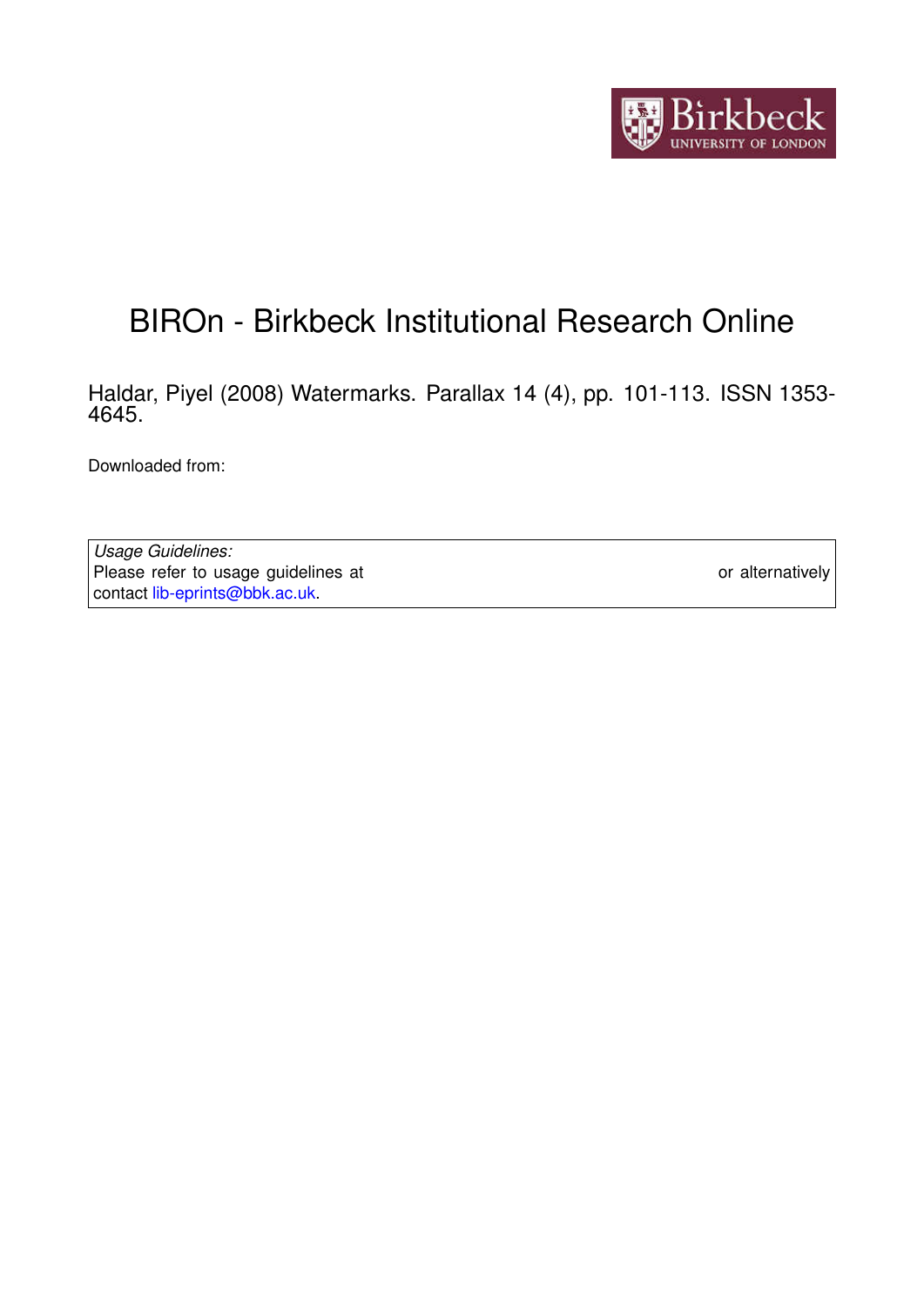

### **Birkbeck ePrints: an open access repository of the research output of Birkbeck College**

[http://eprints.bbk.ac.uk](http://eprints.bbk.ac.uk/)

# Haldar, Piyel. (2008) **Watermarks** *Parallax 14 (4), (2008):* **101-113.**

This is an author-produced version of a paper published in *Parallax* (ISSN 1353-4645). This version has not been peer-reviewed and does not include the final publisher proof corrections, published layout or pagination.

The final definitive version of this paper has been published in *Parallax 14 (4)*, 2008 by Taylor Francis (Routledge) publications: http://www.tandf.co.uk/journals/titles/13534645.asp DOI:<http://dx.doi.org/10.1080/13534640802416892> Copyright © 2008 Taylor Francis (Routledge) publications.

All articles available through Birkbeck ePrints are protected by intellectual property law, including copyright law. Any use made of the contents should comply with the relevant law.

Citation for this version:

Haldar, Piyel. (2008) Watermarks *London: Birkbeck ePrints.* Available at: http://eprints.bbk.ac.uk/868

Citation for the publisher's version:

Haldar, Piyel. (2008) Watermarks *Parallax 14 (4)*: 103-113.

> [http://eprints.bbk.ac.uk](http://eprints.bbk.ac.uk/) Contact Birkbeck ePrints at [lib-eprints@bbk.ac.uk](mailto:lib-eprints@bbk.ac.uk)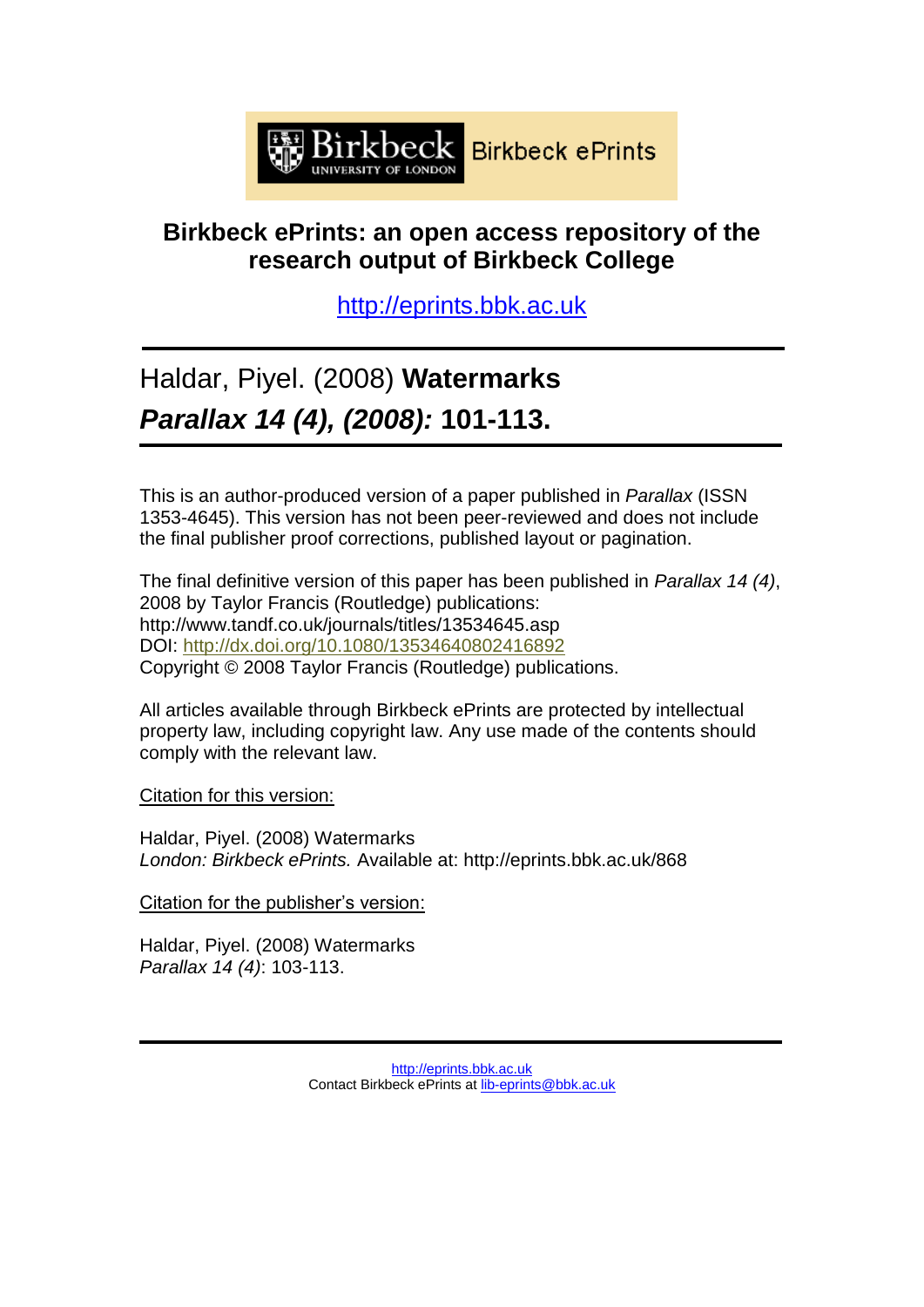### **Watermarks By Piyel Haldar[1](#page-2-0)**

#### **Object or detail**

 $\overline{a}$ 

In his book the *Lost Language of Symbolism* (1912), Harold Bayley draws attention to the initial use and mystical significance of watermarks. These strange esoteric designs somehow inserted into the very fabric of paper, vaguely visible when held to light, constitute an uncharted (almost hidden) history of religious epistolary forms. From the thirteenth century (the earliest record dates from 1282) watermarks, paper-marks, or 'thought fossils' were used to carry out secret messages between members of heretical sects such as Cathari, Templars, Rosicrucians or pre-reformation Protestants. Even after they were notionally exterminated under the edicts of the thirteenth century papacy, Cathari watermarks continued to be used as a virtually undetectable or indecipherable form of communication (the mystical guild of paper-crafting was a stock trade of the Cathari).

Some of these Gnostic symbols are now obvious and easy to decrypt; pictograms of the initials 'RM' signified the *rex mundi* (an epithet peculiar to the Rosicrucian God); an unicorn munching a *fleur de lys* emblematised the moral purity of puritan sects such as cathari; the *fleur de lys* on its own represented the trinity, or christ of light (*lys* = lux); a dolphin signified the province of Dauphiney, headquarters of the Vaudois (one of the French heretic puritan sects). Some of these symbols represent the founding political values of the sects; invectives and allegories denouncing the hierarchy of the Papacy and the Catholic Church wewre encrypted in a variety of pictograms and ideograms. Other symbols continue to baffle and remain indecipherable.

Bayley's amateur, yet nevertheless, majestic disquisition into printer's marks and paper marks looks far removed from, and irrelevant to, the current use of watermarks predominantly as notice of copyright. Far from propagating a secret code within an image or text – a code that can be interpreted only by the few - modern watermarks are designed to put the whole world on notice (although data contained in some digital watermarks can be used used in steganography to communicate secret messages between parties). Take as an initial example, the corporate logos used by television companies (ITV, Sky, TFI etc) that are digitally embedded on their programmes. These logos both advertise that company and warn the total viewing public of ownership. Moreover, since it is impossible to remove these embedded images without destroying overall picture quality, these digitized watermarks aid detection of any unauthorised recording or broadcasting of those programmes (for example, on youtube). Modern copyright practice places more than a modicum of faith in watermarks as proof of ownership and authenticity. Difficult to erase, and at one with the very texture of the copyrightable object, they are a hyper-efficient means of providing notice of ownership and authenticity. Watermarks represent an identity with an accuracy rooted in the idea of a permanently stable descriptive medium. They hold within themselves the potential to tell an objective truth in a clear and non-erasable manner. Their efficacy rests on theoretical qualities that will be analysed in resolutely modern terms of Cartesian concepts of representative stability, clarity, technologically mediated eradication of doubt and objectivity.

The prolific use of modern forms of watermarking bears little resemblance to the esoteric objects of Bayley's inquiry. Indeed, from a modern perspective, Bayley's work might be regarded as essential reading only for students of the secret traditions of Symbolic theology and Gnostic mysticism for whom the history of heresy is conspicuous and for whom the search for some key is crucial to unlocking the hidden wisdom, the *noble*  savoir, of cosmic ordination.<sup>[2](#page-2-1)</sup> No such key to cosmic understanding would seem to pervade the utilitarian codes of copyright regulation (needless to say perhaps, neither will such a key be found in this short essay). Nevertheless, the claim pursued here is that something of the mystical paper-maker's signature ('papermaker's tears' as they are sometimes called), his iconoclastic spirit, interrupts the manner in which a

<span id="page-2-0"></span><sup>&</sup>lt;sup>1</sup> School of law, Birkbeck college, University of London, WC1E 7HX. p.haldar@bbk.ac.uk

<span id="page-2-1"></span><sup>2</sup> See, for example, Frater Nedia 'Bacon's Advancement Of Learning' in *American Rosae Crucis Magazine*  1920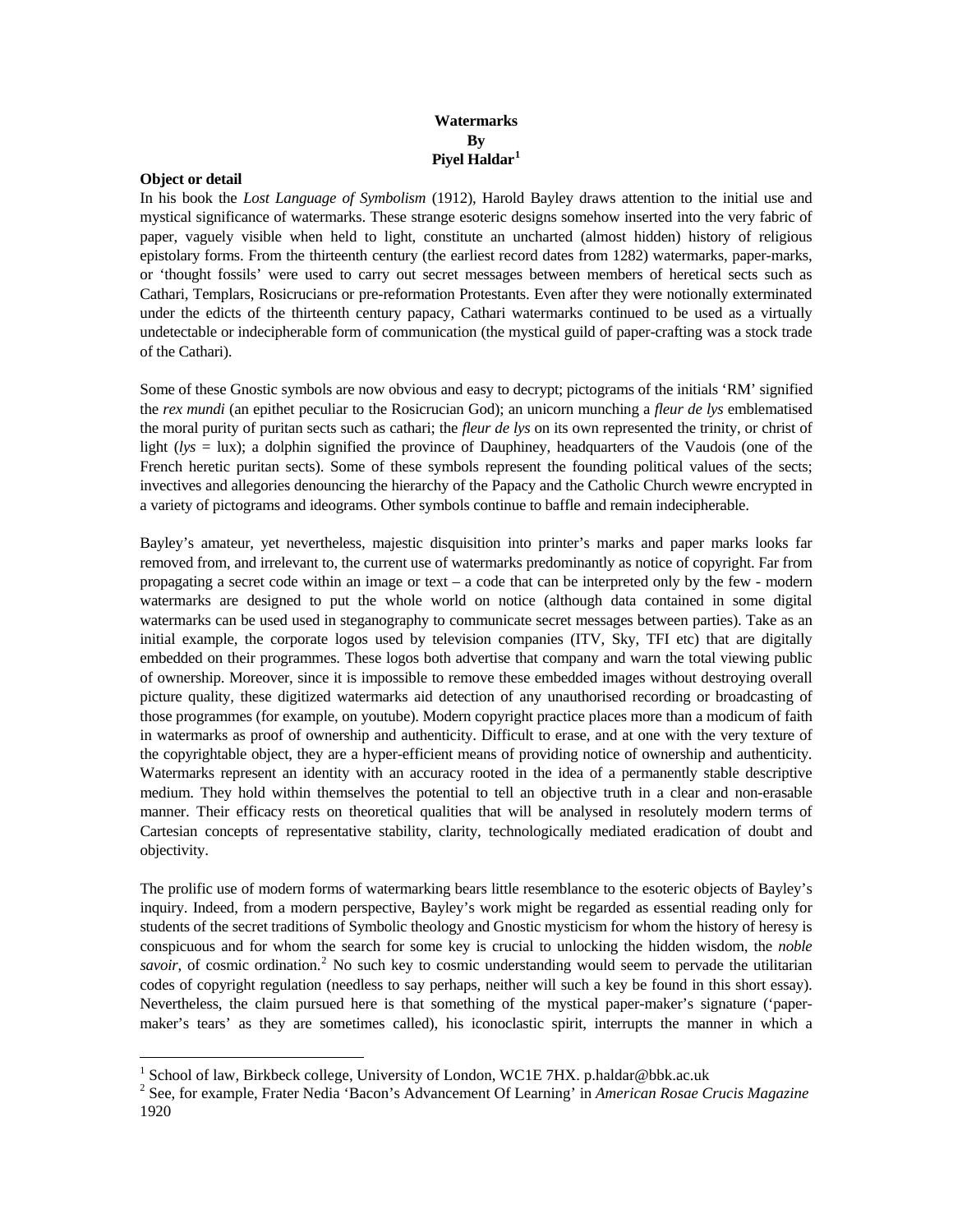viewer/reader approaches a piece of work as a whole. This becomes particularly evident if the watermark is considered to be a particular detail of an overall image, recording or text. To be sure, the legal-ontological status of the watermark is contestable and caught between two different tropes. At one level, watermarks are objects in their own right. On another, they are mere supplementary details. While important as copyright notices, they are inessential to the overall appreciation of a piece of work. From this latter perspective, the use of watermarking as a feature of modern copyright regulations disrupts the very manner in which we *view* an epistemic object of inquiry. What is at stake is the manner in which copyright notices effect and control the subject's capacity of sight.

Put differently, reliance on Cartesian concepts misconstrues and underrates the empirical visual encounter with the copyrighted and watermarked object. Following a brief analysis of the Cartesian assumptions that support the use of watermarks, this paper will then focus on the watermark as a particular detail embedded in the work. This detail demands of the viewing/reading subject a particular form of sight that does not sit easily with the assumed subject of Cartesian philosophy. In this sense, a watermarked image/text is rather anatomised into its constituent parts, a process of filleting the very material of an image or document has to take place. In order to acquire meaning (and not simply in terms of ownership), it shall be argued, images have to be torn apart and rendered unstable. A form of iconoclasm is enacted under examination according to which images are defaced and destroyed in a manner that seems to contradict the modern judicial faith in images. One might argue that the mystical roots of watermarking and papercrafting operate as a subliminal reminder of more hieratically and mythically charged ways of viewing. Watermarks alert us to an underground or fallen tradition of sight initiated by details, supplements and accidents.

#### **Epistemological assumptions**

 $\overline{a}$ 

For the purposes of this argument, it is important to summarise the justifications for the use of watermarks according to broader theoretical and philosophical assumptions. What seems to emerge, perhaps surprisingly for an empirically minded institution such as the common law, is a model of imagistic and visual representation that is based on certain key traits of Cartesian modernity. These traits are best discerned when considered from the doctrinal perspective of evidence law and the use of Watermarks as proof of intellectual property rights and copyright infringement (indeed digital watermarking might be described as an ideal evidentiary form. Public-key cryptography, for example, is used in order to keep track of evidential images placed in Police custody pending a criminal trial thereby ensuring that these images do not leak out into the public domain).<sup>[3](#page-3-0)</sup> Legal questions regarding the admissibility and use of watermarks in the trial would raise few difficulties. Since 1997, when Playboy properly used watermarks in establishing ownership of copyrighted images, digital watermarks have attained prolific and highly probative force in trials between internet websites.<sup>[4](#page-3-1)</sup>

The primary concern for the courts is to establish the image as 'real' evidence thereby distinguishing them from hearsay documents. The status of 'real' evidence attaches to objects that the law defines simply in terms of their tangibility. Physical materials implicated in a case might be examined during trial as mere objects that directly testify to some fact in issue. The possibility that an item of real evidence might be fabricated by one or other of the parties is one that might be eradicated or confirmed during the trial itself. Where its provenance is questionable, an evidential image such as a watermark, will be tendered for inspection, examination and crossexamination with supplementary proof of authenticity.

This might seem peculiar since watermarks might be considered to be hearsay statements par excellence. Watermarks are 'tongues of an unseen world*.*' The original statements regarding identity were made out of

<span id="page-3-0"></span><sup>&</sup>lt;sup>3</sup> See Wen-Chao Yang, Che-Yen Wen and Chung-Hao Chen, 'Applying Public-Key Watermarking Techniques in Forensic Imaging to Preserve the Authenticity of Evidence' in *Lecture Notes in Computer Science* Vol. 5075 (2008). 4

<span id="page-3-1"></span> $4$  Playboy v. Webbworld (1997) 968 F.Spp 1171 N.D. Tex.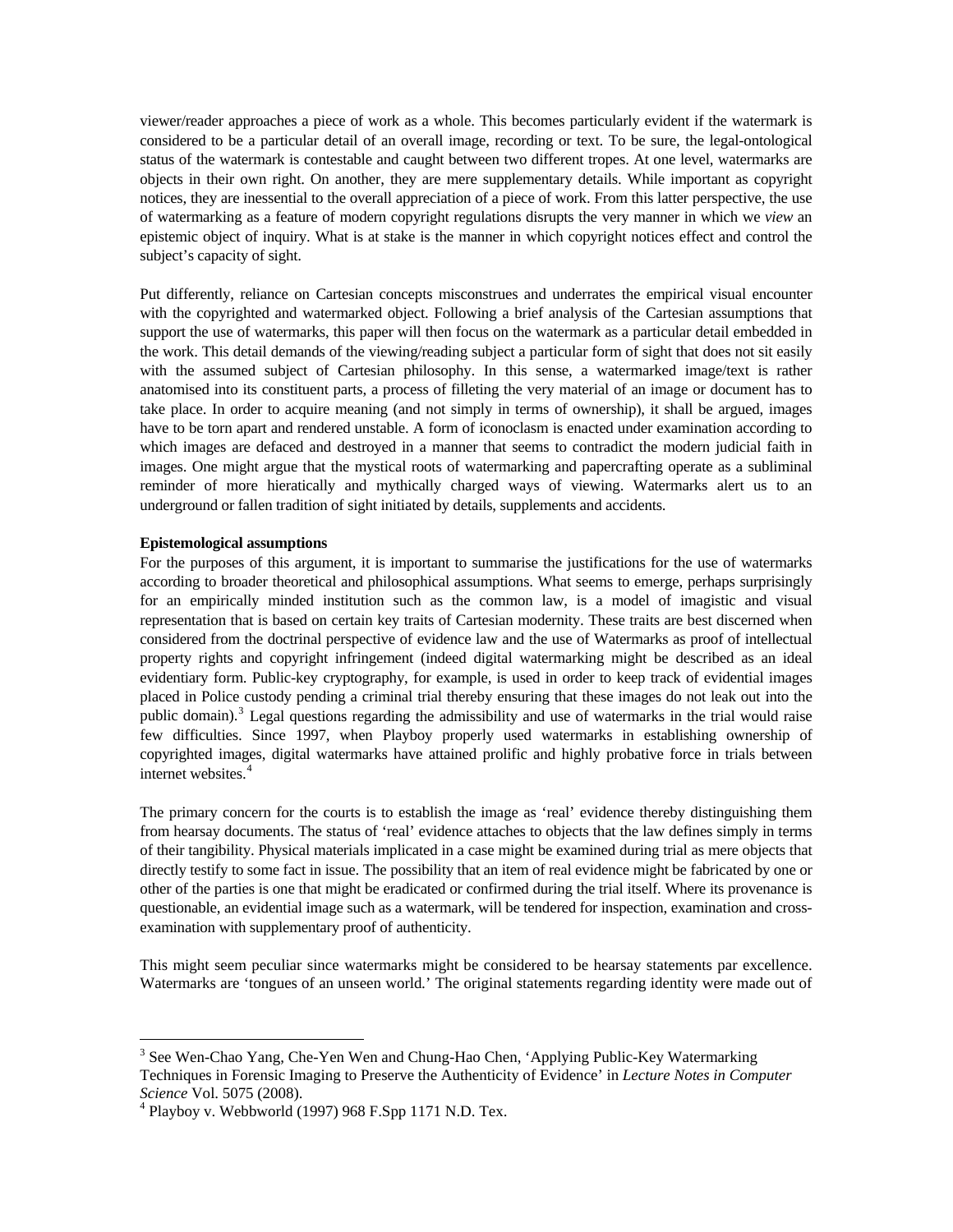court.<sup>[5](#page-4-0)</sup> The old common law rules against the admissibility of hearsay stressed the dangers that such material might be unreliable or even manufactured.<sup>[6](#page-4-1)</sup> Nevertheless, watermarks overcome the usual suspicions levelled against hearsay statements since they are the result of mechanical or technological reproduction. Technology guarantees reliability to the extent that they might be regarded as direct and real media. (in traditional paper processes, the watermark image is produced by using wire, bent into shape, to vary the thickness and opacity of the paper. During this stamping process the paper is only slightly wet). Technology renders watermarks more reliable, more incontestable than any other form of copyright notice.

Given that computer images are more easily manipulated, it might be supposed that the digital revolution ushers in stronger doubts about the reliability and manufacture of the watermarks. The evidential problems posed by digital formatting have been the subject of the House of Lords Select Committee on Science and Technology.<sup>[7](#page-4-2)</sup> While recognising the ease with which digital images might be copied and modified, the committee concluded that evidential benefits conferred by them far outweigh any concerns over authenticity. Moreover, the technological forms of encryption render the very analysis of the digital data of which a watermark is composed highly complicated (though not impossible); "it is possible to hide the watermark within the image data with a form of encryption…the watermark can be viewed only with the appropriate decryption key."<sup>[8](#page-4-3)</sup> Compliance with relevant industry standards ensure that a modified image is easily detected. The never-ending discovery of new forms of protection technology thus provides further even guarantees of accuracy.

Technology establishes the watermark upon, or within, a surface with immediacy through a mechanical, chemical or digital process. Impressions or imprints, the appropriate analogy might be the divine print upon the wax-like souls of Christian subjects. To borrow a term from Patristic theology, watermarks might be regarded as *acheiropoetic*. That is, it would be free of any mortal intervention, borne of non-human process, the product of pure scientific provenance. That is to say that such processes are ideally *mint* and free of human contact and intervention. At this level of analysis, it is assumed that technology guarantees a causal link between, (or, even an immanent fixing of) the object, ownership and proof. Indeed, digital processes attempt to further minimise the distinction between object and proof. This non-spatial differentiation between a thing and confirmation of its ownership leaves little room for doubt. It is through technology, that evidence attempts to bridge the gap between high probability and absolute certainty that characterises modern epistemology.

Again, a certain Cartesianism is inherent in this reliance upon the mimetic processes attributed to image technology. The Cartesian method of proof, of course, begins with the process of eradicating doubt. The 'truth' of a matter arises once we are left with clear and distinct ideas.<sup>[9](#page-4-4)</sup> Technology transforms an object of knowledge that is otherwise prone to the defects of probable knowledge into a clearer and more distinct representation as free from doubt as one can achieve in our limited sphere of moral certainty. In attaining what

<span id="page-4-0"></span><sup>&</sup>lt;sup>5</sup> The definition of hearsay is usually given as 'an out of court statement (oral or otherwise) made by a

<span id="page-4-1"></span>person and tendered to prove the truth of its contents.' See *Wright v Tatham* 7 Ad. & EL. 313.<br><sup>6</sup> The old common law rules have now been superceded by the *Criminal Justice Act* 2003 which attempts both to liberalise and codify rules regarding the admissibility of hearsay evidence in criminal trials.

<span id="page-4-2"></span>House of Lords Select Committee on Science and Tecnology: *Fifth Report (Digital Images as Evidence)* 1998, available at www.parliament.the-stationery –office.co.uk/pa/ld199798/ldsctech/064v/st0501.htm. On the benefits of digital imagery for broader schemes such as the National Identuty Register see the House of Lords Select Committee on Science and Technology (Project Iris Review) 2005: www.parliament.uk/parilamentary\_committees/ science\_and\_technology\_committee/scietecfuidcard.cfm 8 Cap iii. HL Select Committee

<span id="page-4-4"></span><span id="page-4-3"></span><sup>&</sup>lt;sup>9</sup> The relevance to evidential reasoning of the Cartesian method of doubt is expressed by Lord Brandon in *Rhesa Shipping S.A v. Edmunds* 1985 1 WLR. For a fuller account of the influence of Cartesian methods of doubt on the common law evidence, see John D. Jackson 'Theories of Truth Finding in Criminal Procedure: An Evolutionary Approach' 1 *Cardozo Law Review* vol. 10, n. 3, 1988pp. 514-529. There is clearly a contradiction between doubt as the first principle of this methodology and the doctrinal presumption of innocence. However, the limits of the present paper are such as to prevent further analysis of this point.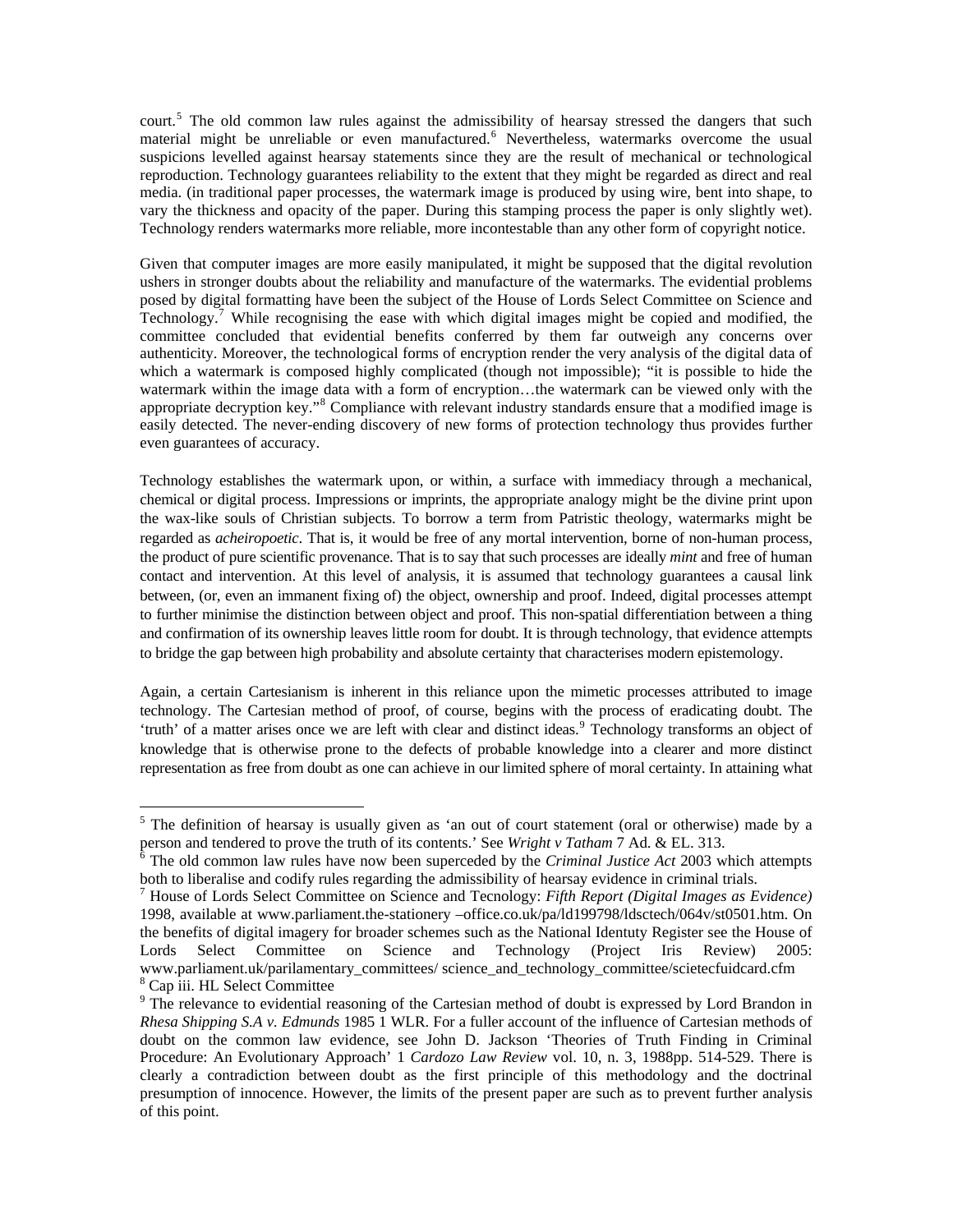is considered to be a high degree of probative force, the watermark as proof-object achieves a paradigmatic and privileged status among all other forms of testimony.

Finally, the doctrinal assumptions regarding the evidential use and value of images obey a certain consistency with modern philosophical principles that privileges ocular sensation. The watermark is an object, an item, and, like any item, a residue of light which has to be seen (even if the perceptual capacity of human sight is technologically or digitally augmented). Indeed, it might be added that watermarks are an object in their own right, independent of the object that they claim to prove. They have their own protected status. Articles 11 and 12 of the WIPO Copyright Treaty 1996, for example, prohibits the removal of digital signatures under international law. The case of Gregson v Vilana Financial Inc., a case involving the copying of images from websites, states that the removal of digital watermarks is proof of copyright infringement. It also states that the watermark itself is an actionable copyright.<sup>[10](#page-5-0)</sup> A copyright protected copyright. What evidence law does is to separate what was conjoined through technology, namely the thing and its proof. In so doing, it sets up a relationship between viewing subject and object based on visual discernability.

It may well be, as Charles Goodwin has argued, that the standard of visible perception is professional, selective and perspectival (and, therefore far from being value free or neutral).<sup>[11](#page-5-1)</sup> It may well be that any image can only be apprehended having been first mediated by adversarial techniques. Nevertheless, by whatever means it is transformed into an object of legal knowledge, the image enters the trial arena as an object to be looked at and scrutinized. As a visible object in its own right, the watermark takes its place alongside all other visual items of real evidence such images, photofits, video recordings etc. They all exemplify what is at stake across the whole of evidential practice. The court is raised to the level of a Cartesian *ego affirmo* whereby distance is placed between perceiving subject and the referent; it distinguishes between subject and material object. It renders the first active and transcendental, the second inert. It privileges the subject over any referent/object as a disinterested, disengaged viewing machine living entirely outside the world it feels able to objectify. What is established is a position for the subject, the court, the judge, the jury within a symbolic and ordered register. That is to say, that even as a medium of description the image retains a specular function according to which subjectivity is positioned and affirmed in relation to the objectifiable world.

#### **Detail**

 $\overline{a}$ 

As an item of proof, the watermark emphasises certain qualities that are assumed to be inherent to its constitution. But the question of proof translates the watermark from mere detail to object in its own right. One of the purposes of the economical watermark is to authenticate a larger object of which the watermark is but a part. The theoretical question that arises is whether the watermark is an object within an object (as might be suggested by the case of *Gregson v. Vilana*) or a supplementary and adjectival detail. Because they cannot disrupt clarity, because they cannot obstruct the overall image, watermarks have to be discrete physical or visual traces. In digital processes, the objective is to place the watermark in the 'least significant bit' of the image (known by computer scientists as the LSB!).<sup>[12](#page-5-2)</sup> The scrutiny of details within an image contradicts the Cartesian and scientific pursuit of objective representation. It also subverts the Cartesian position of the active subject who super*vises* over a world of objects. That the image or text is assumed to be a clear and stable representation, that it minimises doubt, rests on the presupposition that it is clear of obfuscatory detail; "only the things I conceive clearly and distinctly have the power to convince me completely."<sup>[13](#page-5-3)</sup>

<span id="page-5-0"></span> $10$  Gregerson v Vilana Financial Inc., 2006 WL 3227762 D.Minn. In fact, the thirteenth century jurist Bartola de Sassoferrato had already stated that ownership by individual papermakers could vest in watermarks.

<span id="page-5-2"></span><span id="page-5-1"></span><sup>&</sup>lt;sup>11</sup> Charles Goodwin, 'Professional Vision' in *American Anthropologist* vol. 96 n. 3 1994, pp. 606-633.<br><sup>12</sup> See Wen-Chao Yang, Che-Yen Wen and Chung-Hao Chen, 'Applying Public-Key Watermarking

Techniques in Forensic Imaging to Preserve the Authenticity of Evidence' op. cit.

<span id="page-5-3"></span><sup>13</sup> Rene Descartes, 'Fifth Meditation' in *Discourse on Method and Meditations* (Harmondsworth: Pengiun, 1985) at p 147.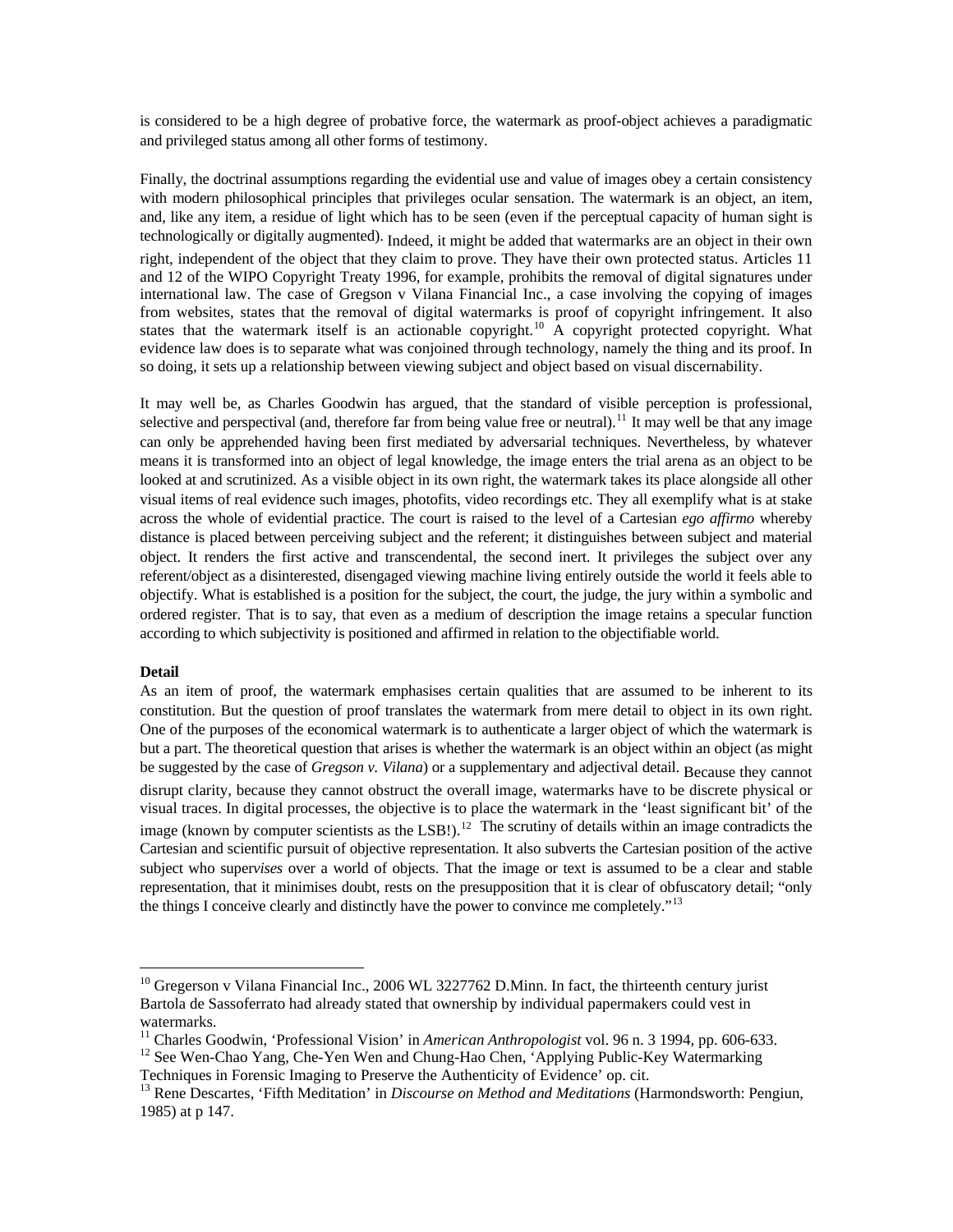In a recent article, Ravit Reichman<sup>[14](#page-6-0)</sup> highlights the manner in which the more general aims of judicial methodology attempt to sacrifice trifles, small irrelevant details, and superfluous elements in favour of clearer scientific methods based on clarity and prediction. Details, argues Reichman, have little to do with the administration of justice and clear headed decisionism. We might note that Reichman's focus on the interrelationship between law and culture (specifically the detective story as a cultural mediation of law) allows an alternative analysis of legal knowledge to emerge. Here, she argues that the cultural and literary analysis of law that develops outside the courtroom by way of detective and mystery novels allow for smaller details to rise to the surface. Broader cultural affection for the details that beset the investigative process is one that explains and allows for a 'cultural pleasure' in law as an antidote to dry legalism.  $1\overline{5}$  It is in fine detail rather than fine print that the reader of detective fiction achieves textual delights.

The same argument regarding the sacrifice of detail *might* be made of the judicial and evidential evaluation of the watermarked image. In attempting to minimise the measure of doubt inherent in all probabilistic reasoning, evidence, after all, depends upon perspicuity and clarity. What renders the evidential image such a stable and technologically reliable medium is its supposed or relative freedom from obfuscation and undecidability. But are such "smaller details overlooked (or explicitly cast off) by legal discourse," as Reichman would have it.<sup>[16](#page-6-2)</sup> The etymological roots of that betray the ocular, visual register of evidence (*evidere*) simultaneously alerts us to another pattern of enquiry that cannot easily be reconciled to the Cartesian epistemology that requires the sacrifice of detail in order to achieve clarity in order to judge authenticity. *Videre/visio* also lends its meaning to another mode of evidential inquiry based on division  $(divideredivisio).<sup>17</sup>$  $(divideredivisio).<sup>17</sup>$  $(divideredivisio).<sup>17</sup>$  To divide and individuate is to distinguish, to see things in detail, to forget the whole picture or object and to concentrate on the part. Is such a process of particularization not already prevalent within the way in which watermarks become visible? Independent of judicial pronouncements regarding the quality of the image as a form, is the court itself not already an anti-Cartesian forum? Does it not already participate in a long tradition that recognises the epistemological effects of encounters with details?

Indeed, the watermark is an exemplary detail that marks and stains all legal reception of images and text. A photograph taken of a car crash might be scrutinized not for its overall depiction of the crash but for the manner in which the metal has twisted thereby providing a clue as to the causes of the crash, the speed with which the car was travelling (perhaps as it enters a tunnel) or the force of its impact. A photograph of an assassinated president might be examined in microscopic detail in order to assess the ballistic path of the fatal bullet. To provide a further example, consider the manner in which the video footage was used in the first trial of the police officers accused of using excessive force in the beating up of Rodney King. Instead of playing the video in actual time, defence lawyers were able to dissect its representative qualities with the most detailed precision. Images were frozen, aspects of a frozen image were encircled and isolated and through such techniques it became possible to conclude that Rodney King's body was a threatening one. Rather than viewed as one whole event unfolding in time, the video image was atomised into infinitesimal movements of a leg muscle, a rising buttock, an angle of a foot. As one commentator puts it: "In actual time, King's movement from the ground was closely linked to the blows of the batons and the jolts of the taser, but slow motion and a frozen video produced a different reality."[18](#page-6-4)

Such an observation about the image is already recognition that the image contains within it atomic details, particles, that might otherwise be overlooked. The court is asked to hone in on one specific element that might make sense of the whole. The value of the image rests upon suspending normal everyday vision in order to

<span id="page-6-0"></span><sup>&</sup>lt;sup>14</sup> Ravit Reichman 'Making a Mess of Things: The Trifles of Legal Pleasure' in Law, Culture and the *Humanities* 1: 2005, pp. 14-34.<br><sup>15</sup> Ravit Reichman, 'Making a Mess of Things'' at p 16.

<span id="page-6-2"></span><span id="page-6-1"></span><sup>&</sup>lt;sup>16</sup> Ravit Reichman, 'Making a Mess of Things" at p 16.<br><sup>17</sup> Thomas Thomas, *Dictionarium Linguae Latinae et Anglicane* (Cantebridgiae: T.Thomasii) 1587.

<span id="page-6-4"></span><span id="page-6-3"></span><sup>&</sup>lt;sup>18</sup> John Fiske, 'Admissible Postmodernity: Some Remarks on Rodney King, O.J. Simpson, and Contemporary Culture' in *University of San Fransisco Law Review* vol. 30, n. 4, pp 917-931 at p 918.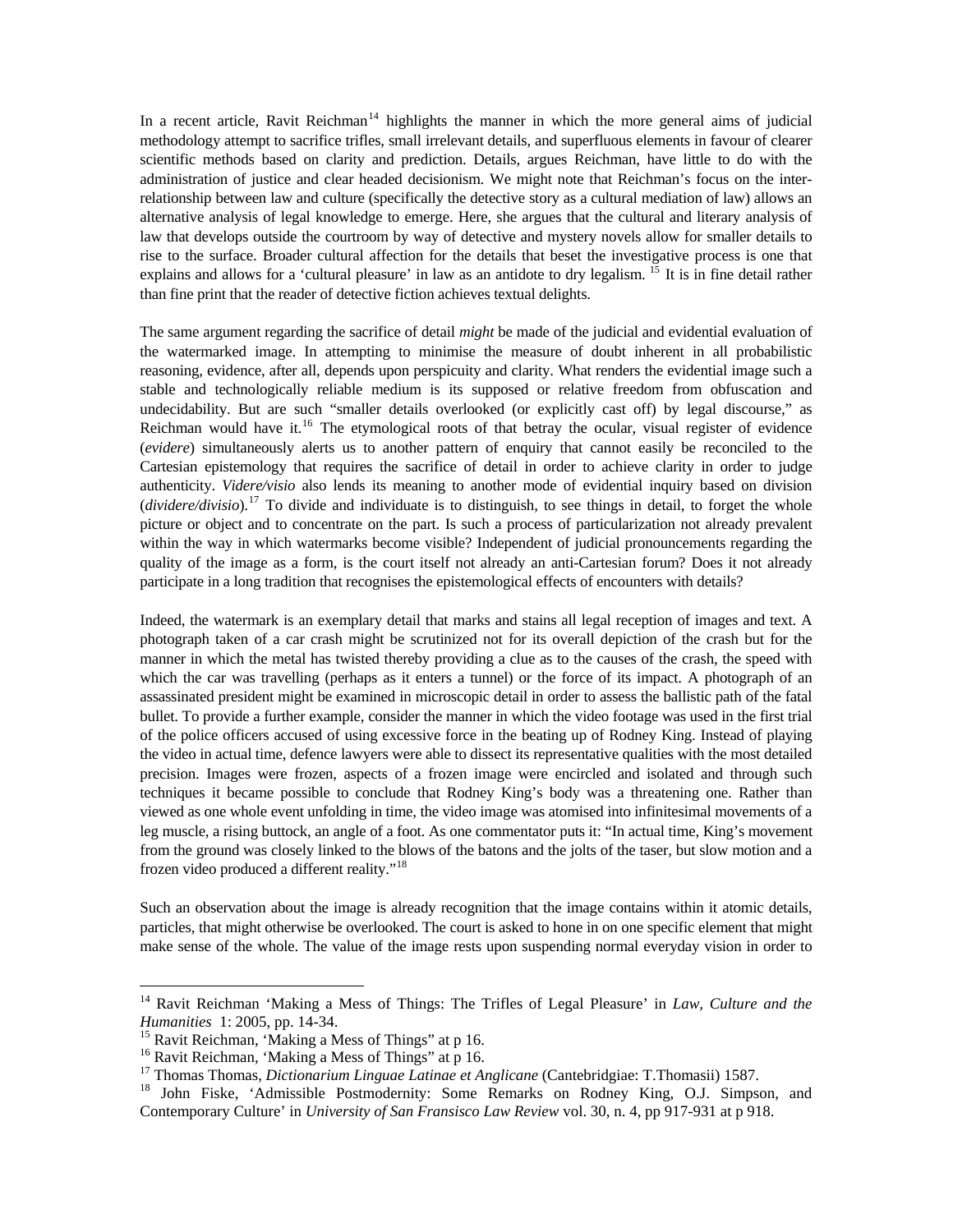give attention to certain, otherwise hidden, elements. Cartesian methodology assumes the viewer of the image to be in control. The effect of the watermark, suggests otherwise that it is rather the image itself that surrenders its hidden code and renders details visible.

Take, from the more general evidential category, the case of photofit images as a further example of what Reichman usefully terms 'detailism'. New computer based wizardry has now established systems in which an image can be 'evolved' on screen following statements made by witnesses. Using genetic algorithms, the computer begins with a data base of thousands of variations of facial features; eyes, noses, chins, hair types and styles etc. In addition to these principle components, software is able to add skin tone, wrinkles, blemishes and so on. Once a possible solution is provided, the computer then repeatedly evolves the image until it best satisfies the witnesses recollection. The final face can then be dismantled into its constituent parts so that a new nose, or new chin can be added to the data base in order to be used in the future.<sup>[19](#page-7-0)</sup> Both the systematic compilation of the photofit and the process of identification relies not on an overall interpretation of identity, but rather on subordinate, even pedestrian, features. Far from sublimating the centrality of details, the photofit demands an appreciation of a seemingly endless proliferation of constituent parts that make up a face. The overall coherence of identity rests upon recalcitrant details that can never be exhaustively or totally archived.

Such a practice of detailism is one that already has a long history in evidential practice of the courts. It focuses upon the minimal signatures, the minutiae and seemingly insignificant detail. In attending to the visual nature of micro details that informs evidence, it could be argued that all evidence is imagistic in nature.<sup>[20](#page-7-1)</sup> Historically, what saves a document from the status of hearsay are excessive visual minutiae that adhere to the surface of a document. They are what convert an otherwise anonymous letter into an onymous text. Such details - notorial signs, flourished pen work, initials, obligatory latin mottos, wafer seals and watermarks – are not essential to the document; they do not spell out any meaning.<sup>[21](#page-7-2)</sup> They are, however, the condition of its reception. Seals, for instance, (which may contain the impression of a fingernail, a garment, or a heraldic insignia) are both safeguards against interference and a the very token by which an agreement or instruction can be said to have taken place. They both close and complete a document and grant it a meaning by placing it within a recognisable symbolic register.

The place of 'detailism' can be expanded further in order to state that the oral witness himself can be understood in more imagistic terms. In his defence of the oral tradition of the common law, Matthew Hale turns the witness into an imagistic being composed of visual indicia; indeed it is the non-conscious mannerisms of a witness that supports his argument: "Many times the very manner of a witness delivering testimony will give an indication whether he speaks truly or falsely."<sup>[22](#page-7-3)</sup> What matters in the ascertainment of the truth value of a witness statement rests upon those visual indicia that leak out of the bodies of even the most schooled of witnesses. Indeed, rather than focus on the idea of the living pneumatic voice, it is precisely these visual details that form the consilia on oral testimony by the fourteenth century jurist Baldus: "we blush to say many things which we do not blush to write...One must see in a witness with what trembling he speaks, what there is in the visage, if he hesitates....there is a popular adage which says, speak and I will recognise

<span id="page-7-1"></span><span id="page-7-0"></span><sup>&</sup>lt;sup>19</sup> *New Scientist* 19 March 2005 available at www.newscientist.com/article.ns?id=dn7143.<br><sup>20</sup> Or, as one judge puts it; "Every object seen with the natural eye is onle seen because photographed on the retina…What we call sight is but the impression made on the mind through the retina of the eye, which is nature's camera." *William Eborn v. George B. Zimpleman, Adm'r & c.,* 47 Texas 503 (1877) cited in Joel Snyder, 'Res Ipsa Loquitor' at p 219.

<span id="page-7-2"></span> $21$  That signatures, wax seals, stamped leather fixes the identity of the witness is treated more historical fashion by Jean-Phillipe Levy, *La Hierarchie des Preuves dans le Droit Savant du Moyen Ages* (Paris: Annales de L'universite de Lyon, 1939). A more philosophical treatment of the status of the signature as a mark of transcendental presence (or nowness) is of course famously provided by Jacques Derrida, 'Signature, Event, Context', in *Margins of Philosophy,* tr. Alan Bass (London; Harvester Weatsheaf, 1982) at p 328.

<span id="page-7-3"></span><sup>22</sup> Sir Matthew Hale, *History of the Common Law of England* (Chicago:University of Chicago Press), 1975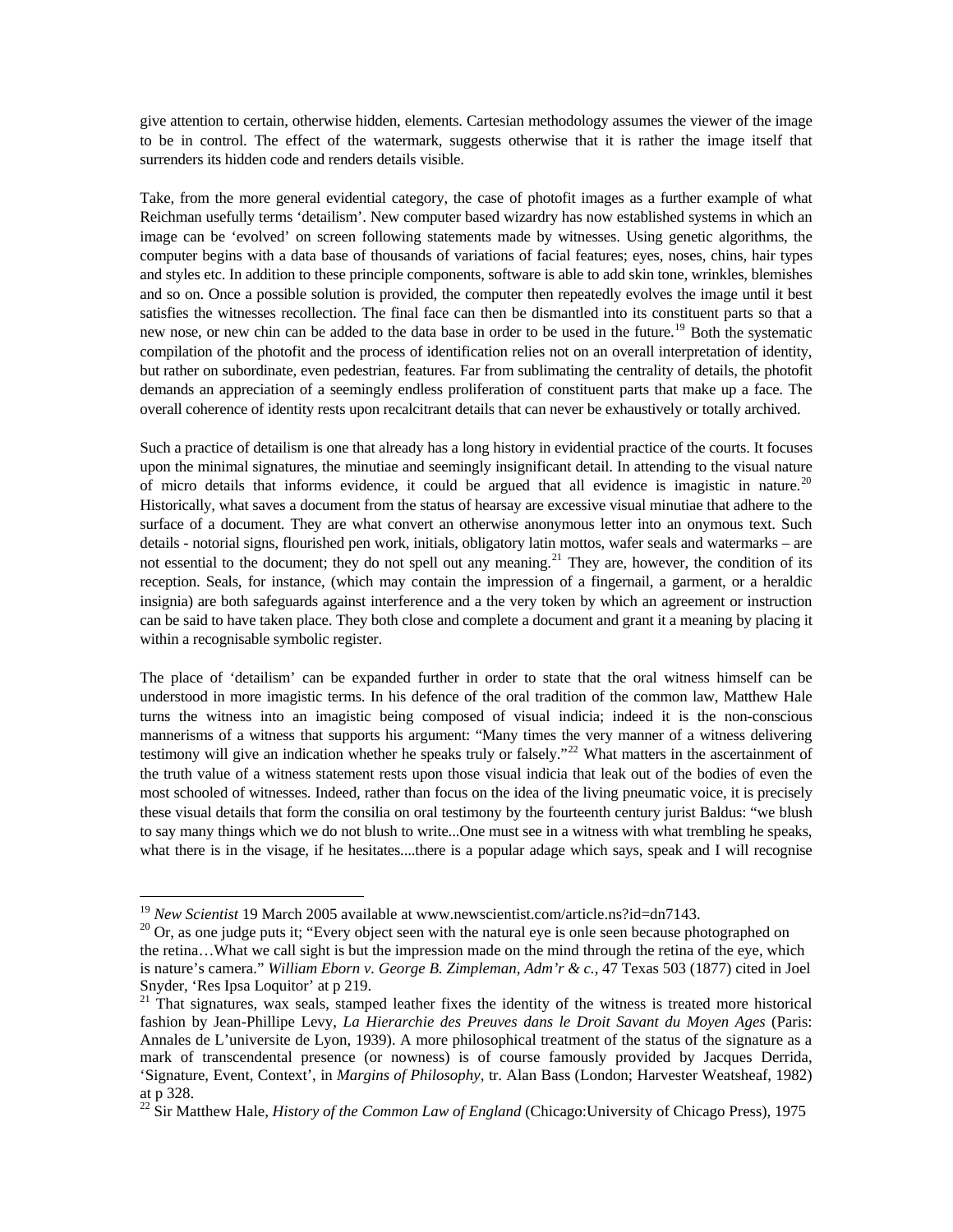you."[23](#page-8-0) Or, as in the context of the modern doctrine of 'real' evidence: "The blush of nervousness or occasionally shame, the gape of stupidity, the gesture of annoyance, all have evidentiary value"<sup>[24](#page-8-1)</sup> In short, what applies to watermarks extends to an analysis of all proof objects.

To what extent might this practice of detailism provide a radical alternative understanding of the place of copyright notices? To what extent might does it render relevant Bayley's history of mystical marks of communication? One of the charges that might be levelled against detailism is that it does not necessarily subvert the Cartesian distinction between subject and object. Details require that a subject confronts them in an act of supervision. The Aristotelian process of reasoning, after all, rests on the fundamental proposition that details and particularities are inherent entities to an object. It has already been noted that legal doctrine renders watermarks a quantifiable object. Even if only in philosophical, empirical or non-doctrinal terms, the same is true of all images. The imagistic detail is simply one further, albeit smaller object contained within a larger object (a photograph or video). A portion of an object remains an object to be viewed; the frozen and highlighted image of Rodney King's foot is still a foot and might be treated as an objective fact in its own isolated terms. The point is made by the art historian, Georges Didi-Huberman.<sup>[25](#page-8-2)</sup> For him, the detail is a nameable element of a painting. Details are all too visible; threads, needles, pins etc (in his analysis of Vermeer's *The Lacemaker*). However miniscule, such details are merely hidden among other details waiting to be discovered by the "skilled art theorist" who wishes to behave like a fetishist."<sup>[26](#page-8-3)</sup>

Nevertheless, an important albeit unintended point seems to arise from Didi-Huberman's observation. For, what a skilled art theorist who behaves like a fetishist (Didi-Huberman's terms) actually does is to apply a fine scalpel to a philosophical tradition that seeks to repress the radicality of details by denying a distinction between substance and detail, or between the whole and the part. Indeed to render the detail an objectifiable element of a whole surrenders to a Cartesian fusion between substance and detail (or accident).<sup>[27](#page-8-4)</sup> Nothing about the evidential practice of honing in on details allows for such a collapsing of a distinction between the whole and its part. These two features (the skilled art theorist who behaves like a fetishist, and the relationship between detail and substance) can be looked at in more depth in order to discern a more radical interpretation of the relationship between watermark and text..

In fact another tract of inquiry opens up if we were to ask more profoundly what the forensic examination of the watermark requires if conducted in the manner of a fetishist or a connoisseur. It is somewhat interesting and fortuitous to note that watermarks are the subject of connoisseurship. Bayley's *The Lost Language of Symbolism* is simply one of many texts that collect and fetish the watermark. However, the term 'connoisseur', as the art historian Edgar Wind reminds us, should not be used simply to name a collector or character of refined taste.<sup>[28](#page-8-5)</sup> Such a designation was an Eighteenth century import into the English language. Rather, the term is to be understood as an alternative *cognoscitorem* to describe one who is skilled in the evidential practice of attribution. Connoisseurship designates the practice by which the correct ownership can be attached to a piece of work, or by which a painter's name can be attached to an otherwise anonymous (or falsly onymous) picture with precision; "as a skilled technician, the modern connoisseur knows by what signs to distinguish the genuine from the counterfeit; he can demonstrate authenticity."<sup>[29](#page-8-6)</sup> Such skills, according to Wind, are based upon a rationalized set of techniques and methods defined initially by Giovanni Morelli. This Morellian procedure, as it has become known, rests on "a meticulous technique of visual dissociation."<sup>[30](#page-8-7)</sup> This technique avoids the mistake-ridden business of inspecting an overall picture for its themes and subjects of

<span id="page-8-1"></span><span id="page-8-0"></span><sup>&</sup>lt;sup>23</sup> Baldus, cited in G.D. Nokes, 'Real Evidence' 65 *Law Quarterly Review* 1949 at p 62.<br><sup>24</sup> G.D. Nokes 'Real Evidence' p67.

<span id="page-8-2"></span><sup>25</sup> Georges Didi-Huberman, *Confronting Images; Questioning the Ends of a Certain History of Art*  (Pennsylvania: Penn State University Press).

<span id="page-8-3"></span><sup>&</sup>lt;sup>26</sup> Georges, Didi-Huberman, op. cit., at p268

<span id="page-8-4"></span> $27$  treated generally in the sixth meditation.

<span id="page-8-5"></span><sup>28</sup> Edgar Wind, *Art and Anarchy* (Chicago: Northwestern University Press, 1985).

<span id="page-8-6"></span> $29$  Edgar Wind, op. cit., p 31-32.

<span id="page-8-7"></span><sup>30</sup> Edgar Wind, op. cit., p 32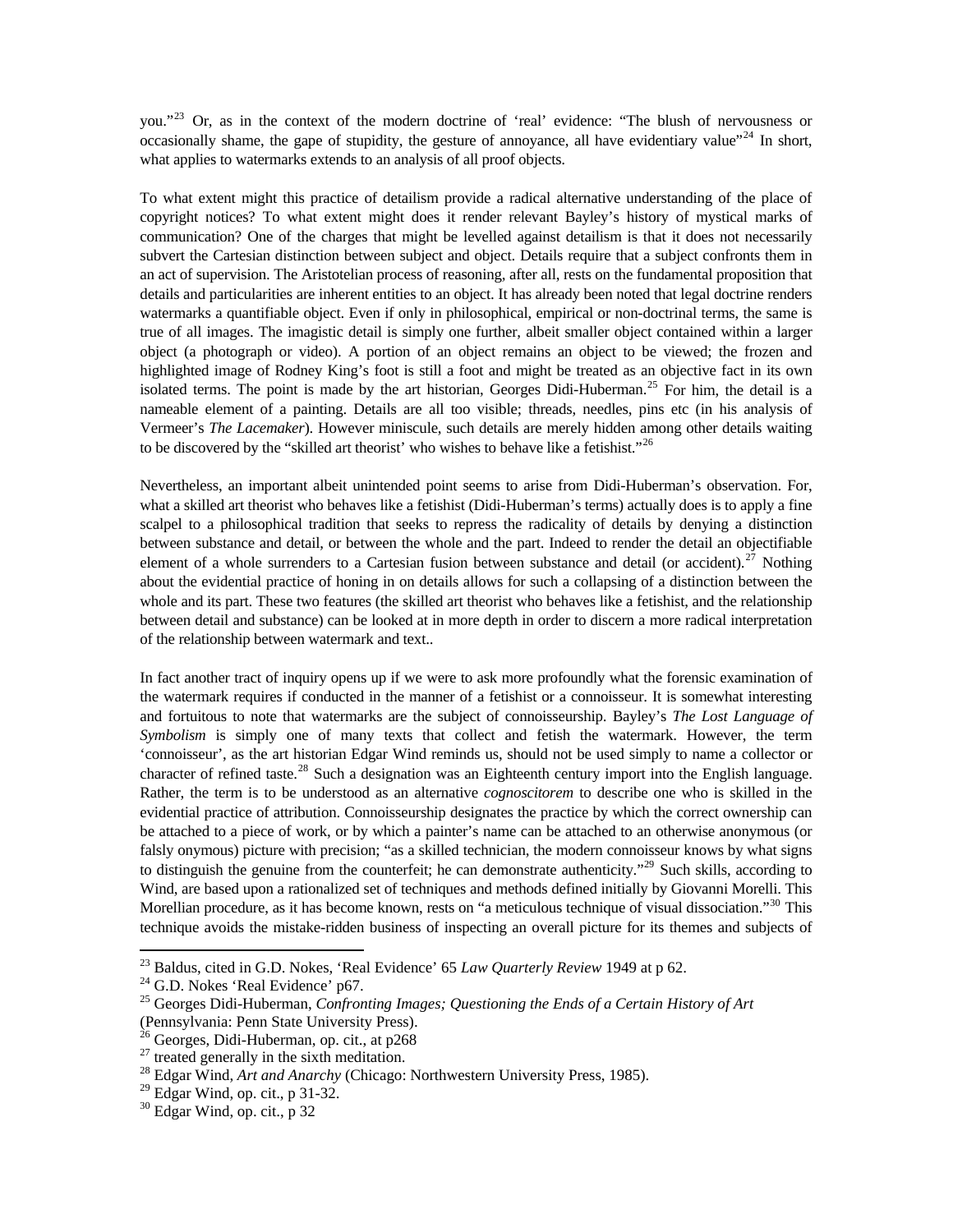depiction. Poussin might favour certain biblical themes, but so do countless others whose paintings might look as if they were painted by Poussin. Similarly, and more obviously, Rembrandt shares motifs with other painters from the 'school of Rembrandt'. What then allows for a distinction to be drawn between a real and pretend Poussin, or Rembrandt? For Morelli, the 'normal' aesthetic reaction rather has to be suspended. The connoisseur has to step back from the painting's overall depiction in order to hone in on the most telling of details, the signature, a brush stroke, a watermark. What might be considered insignificant or inessential, such as the watermark, thus becomes a loaded index of assigning meaning. As Wind asserts; "to identify the hand of the master, and distinguish it from the hand of a copyist, we must rely on small idiosyncrasies which seem inessential, subordinate features...: the shape of a finger nail or the lobe of an ear."<sup>[31](#page-9-0)</sup>.

A century after Morelli's work, it feels like small wonder, as Carlo Ginzburg notes, that his techniques influenced the technique of Freudian psychoanalysis. In his essay 'The Moses of Michelangelo' Freud explicitly acknowledges his debt to Morelli: "It seems to me that his [Morelli's] method of inquiry is closely related to the technique of psycho-analysis. It, too, is accustomed to divine secret and concealed things from unconsidered or unnoticed details, from the rubbish heap, as it were, of our observations<sup> $332$  $332$ </sup>.

Uncovering the specific skills of the analyst, or the connoisseur, who proceeds by analysing the symptom or watermark from within the patient or work, allows us to be a little more specific about the nature of those details that inhere in the image. What the connoisseur does in fetishizing the detail is to recognise that the detail bears characteristics radically distinct from those that philosophers, or indeed lawyers attribute to substance. They are rather incidents.

#### **From details to incidents**

In an essay that expands on the theme of random atomism inherent in language*,* Derrida muses on the character of the detective Dupin specifically as he is portrayed in 'The Murders in the Rue Morgue.<sup>[33](#page-9-2)</sup> Dupin, so Derrida stresses, is precisely the type of analyst for whom "all is symptom and diagnostics."<sup>[34](#page-9-3)</sup> He "examines the countenance of his partner… [h]e notes every variation of face…gathering a fund of thought from the differences in expression."<sup>[35](#page-9-4)</sup> For Derrida, such details, such clues, are more closely linked to a family of similar particles consisting of symptoms, accidents, and atoms. What establishes this family of particles is that they are incidental and accidental (both to the history of philosophy and to specific ontologies). Put in more straightforward philosophical terms, Derrida returns the incident to a position in which it has to be divorced from instance or substance. That is to say that the incidental has to be understood in a broader sense as that which may be deemed extraneous to the purported essence or meaning of an image or a statement. The colour, taste, smell and texture of an object are merely incidental. While they might 'cleave' to a substance or a subject, they are simply 'casual'[36](#page-9-5) effects and could be detached from an analysis of the essence of such things. Such incidentals may well attach to a substance, to a document, or to the oral performance of a witness, but they are in themselves non-essential qualities. They are separable and supplementary. A true analysis of an object, as judges would have it, would require details, incidents and

<span id="page-9-0"></span> $31$  Edgar Wind, op. cit., p 36

<span id="page-9-1"></span><sup>32</sup> Sigmund Freud, 'The Moses of Michaelangelo' in *Collected Papers* (New York: Harper Collins, 1959) 4:270-71 cited in Carlo Ginzburg, 'Clues: Roots of an Evidential Paradigm' in *Myths, Emblems, Clues* (London; Hutchinson Radius, 1986) at p. 99.

<span id="page-9-2"></span>Jacques Derrida, 'My Chances/Mes Chances: A Rendevous with some Epicurean Stereophonies' in Joseph H. Smith and William Kerrigan eds, *Taking Chances: Derrida, Psychoanalysis and Literature*  (Baltimore; John Hopkins University Press, 1984) pp1-32

 $<sup>4</sup>$  Jacques Derrida, op. cit., at p 12.</sup>

<span id="page-9-4"></span><span id="page-9-3"></span><sup>35</sup> Poe, cited in Jacques Derrida, op. cit., p 13

<span id="page-9-5"></span><sup>&</sup>lt;sup>36</sup> The terms 'casual' and 'cleave' are often used by sixteenth and seventeenth century books of logic to describe the relationship between accident and substance. Thus, [An accident] is a voice or worde signifying thinges casuall, cleaving to substance or subjects.' Blundeville, First Book of Logike 1599 at p 9. Similarly; "An accident depends upon a substance for its existence. It is that which cleaveth to a substance." Zachary Coke, The art of Logic 1654, p. 27.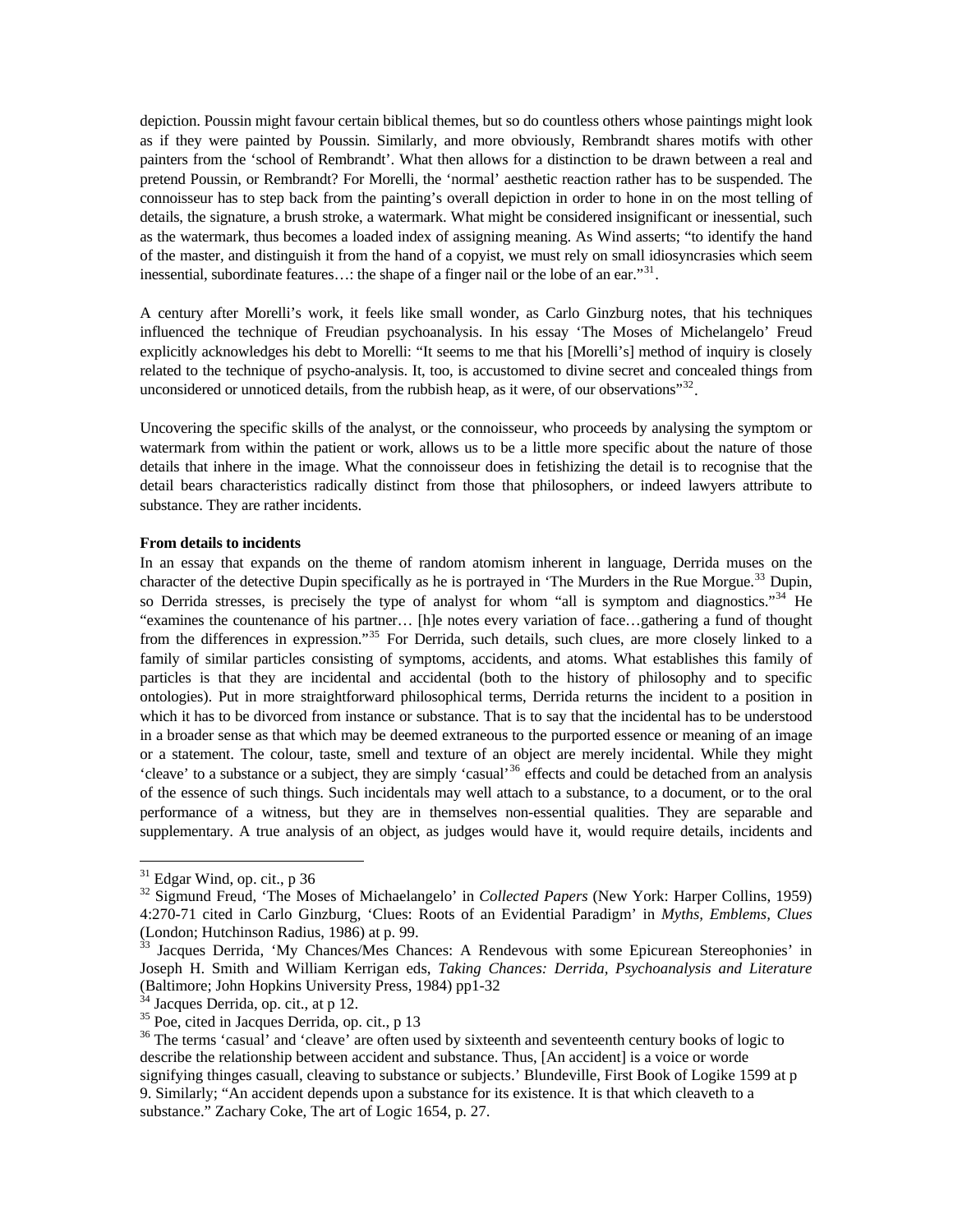accidents to *fall away* from the gaze of inquiry. Indeed, the incident, Derrida reminds us, is what falls from the order of the world. Again, etymology refers us to a series of connections (or what Derrida claims to be fortuitous chances) relating to the fall. The words 'accident' 'case', 'casual', 'occasion', 'occident', 'deciduous', 'cadaver' are all related to 'incident' through *cadere*, or *kad* (in centum languages)*.* They all refer to a fall, or a lapse away from a system, a form, an order, the sky, a tree or life itself; they are all *casualties* of a post-lapsarian system of thought that celebrates verticality and hierarchy (or, a system of thought that attempts to repair Man's fallen status). As Derrida puts it, the incident "affects the upward stance and vertical position by engraving in [the subject] the detour of a clinamen" (the clinamen refers to the Lucretian theory describing the swerving of atoms as they fall).<sup>[37](#page-10-0)</sup> Similarly, the incidental detail also shares the sense of fall with the word 'symptom' "a word meaning a sinking in or depression, a collapse but also a coincidence, a fortuitous event..."<sup>38</sup>

delays and chance occurrences. Letters go astray. Failure is always possible. Incidents occur and introduce a rupture in the relationship between signifier and signified, between image and referent. Derridas analysis of chance ought to read as part of his broader concern with the relationship between aleatorics and representation, or rather with the aleatoric rupture of representation.<sup>[39](#page-10-1)</sup> Such concern receives its most poetic and famous elaboration in *The Post-Card*[40](#page-10-2) according to which representation is structured like a postal network; that is, the relationship between signifier and signified is structured according to channels that might link transmission to reception. And like postal systems, like any transmission from sender to receiver, the destination (or, in metaphysical terms, 'destiny') of meaning is prone to ambush,

interruptions, blank-spaces, cinders); $41$  endless profusions that defeat any attempt to fix meaning or to control the future of the image. It must be stressed here that Derrida is not concerned with the disorder of representation but rather with those hidden features that prevent closure of meaning from the outset. Where appellate decisions regarding the admissibility of images might be regarded as an attempt to control meaning, and to close meaning within coded convention, the incident introduces the fatal possibility of erring. The incidental detail always opens up the potential of swerving away from the proper juridically perceived destination of images. Incidental details that inhere in images such as watermarks thus belong to those other spatio-temporal figures unearthed by Derrida as constituting the radical grammar of texts (traces, supplements,

the names of Epicurus and his disciples are recorded, has been submitted since its origin (and initially under the violent authority of Plato) to a powerful repression." $42$ It might also be noted, and indeed as Derrida himself points out, that the theme of the incidental detail is one that belongs to a repressed (or fallen/lapsarian) tradition that could be said to harbour this fallen collection of particles; "never forget that through-out the history of Occidental culture the Democritian tradition, in which

calculative rationality is precisely that they inhabit a register of what is potentially oblivious to consciousness thereby d isrupting thought and visual analysis. As Bachelard puts it (in relation to the detail): In other words, what renders the incidental detail so radical to methods of inquiry that stress objectivity and

Thought and Reality seem to come undone, and we might say that by distancing itself from the order of magnitude in which we think, Reality somehow loses its solidity, its

 $37$  Jacques Derrida, op. cit., at p 5

<span id="page-10-0"></span><sup>38</sup> Jacques Derrida, op. cit., at pp 6-7.

<span id="page-10-1"></span><sup>&</sup>lt;sup>39</sup> See Jacques Derrida, 'Telepathy' in tr. Nicholas royle in the oxford literary review 10 1988 3-41.

<span id="page-10-2"></span>introduced by Alan Bass. Chicago, university of chicago press 1987 40 Jacques Derrida, *The Post Card; From Socrates to Freud and Beyond*, translated, annotatedband

<sup>&</sup>lt;sup>41</sup> On the spatio-temporal figurations in Derrida's work see J. Hillis-Miller, 'Derrida's Destinerrance' in 4. *MLN* 2006 pp. 893-910.<br><sup>42</sup> Jacques Derrida, op. cit., at p18.